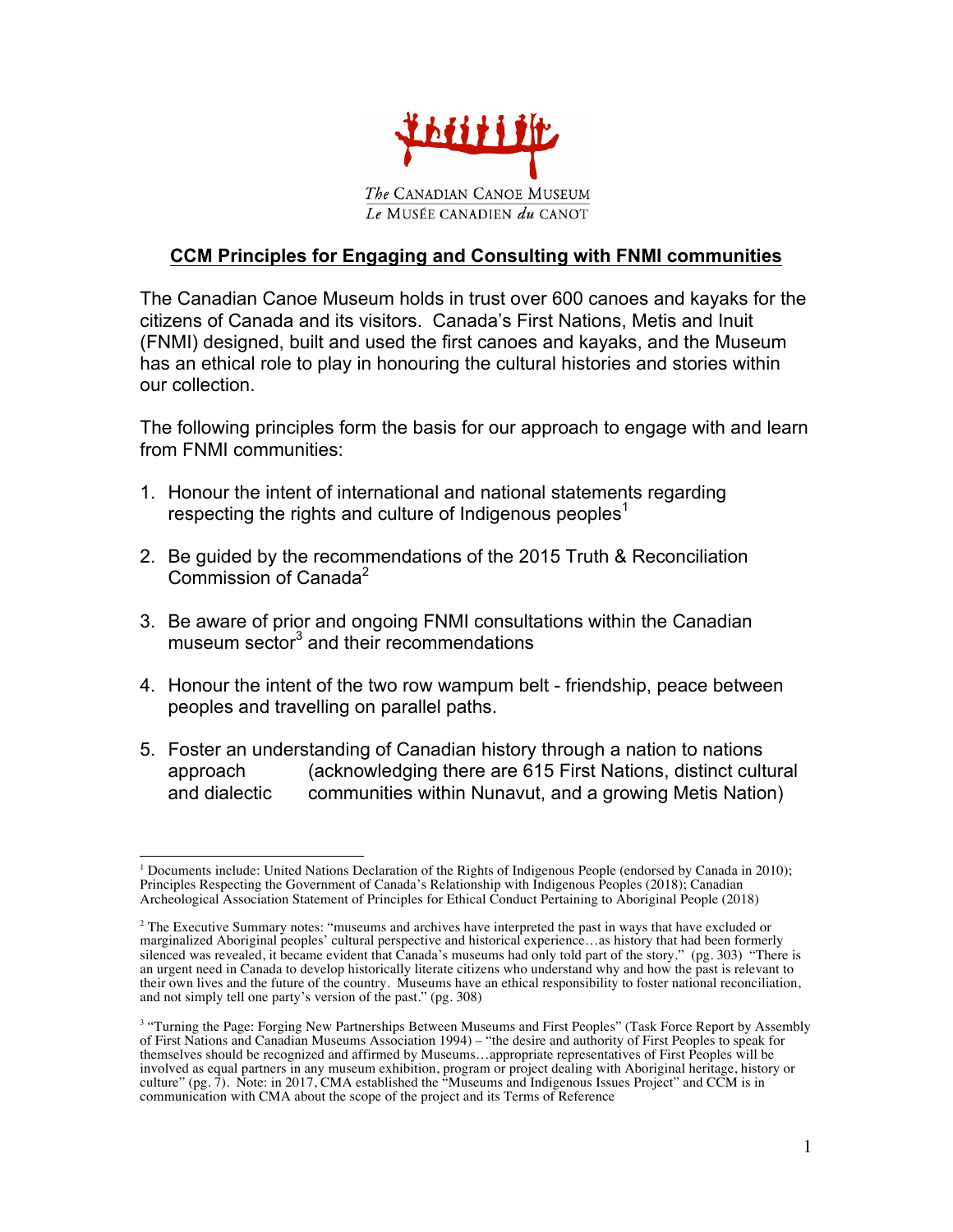6. FNMI individuals and communities will be engaged with and invited to share their stories and culture through the CCM's platforms including physical and digital means (permanent gallery, temporary exhibition, artisanal workshops, programs).

CCM recognizes its responsibilities to the source communities and their individuals in sharing and interpreting these offered stories.

- 7. Collaborate to create an inclusive and accessible research centre where academic and indigenous knowledge keepers are welcomed and where knowledge and cultural practices may be shared.
- 8. This engagement process will provide opportunities for multiple perspectives, worldviews and voices. The CCM is prepared to provide "space" for controversial topics or perspectives.
- 9. Maintain relationships with communities during the building of the new museum and after, and continue to find meaningful ways to encourage FNMI communities to engage in, or refresh, their involvement after the Museum opens (for example, the temporary exhibit can be a rotated and updated assuming we have the budget to do so)
- 10.Consult with subject experts and academics in the field of Indigenous Studies (Trent University, others) as content is developed
- 11.Develop appropriate policies and guidelines to support these principles, including repatriation

Impact of Principles for Exhibit Design Committee and formation of the Interpretive Plan

- a) Begin the engagement/consultation with the local Indigenous communities, specifically the Williams Treaty nations and also the Metis Nation of Ontario Peterborough chapter, Nogojiwanong Friendship center and communities not officially recognized by the Federal government. Consultation will begin with local communities including Curve Lake FN, Hiawatha FN and Alderville FN.
- b) The identification of other FNMI communities across Canada with which CMM will engage will be informed by the strengths and representation within the museum's collection and expand from there as needed. We will seek out storytellers while also honouring local protocol.
- c) Identify all other FNMI communities with which we have collaborated over